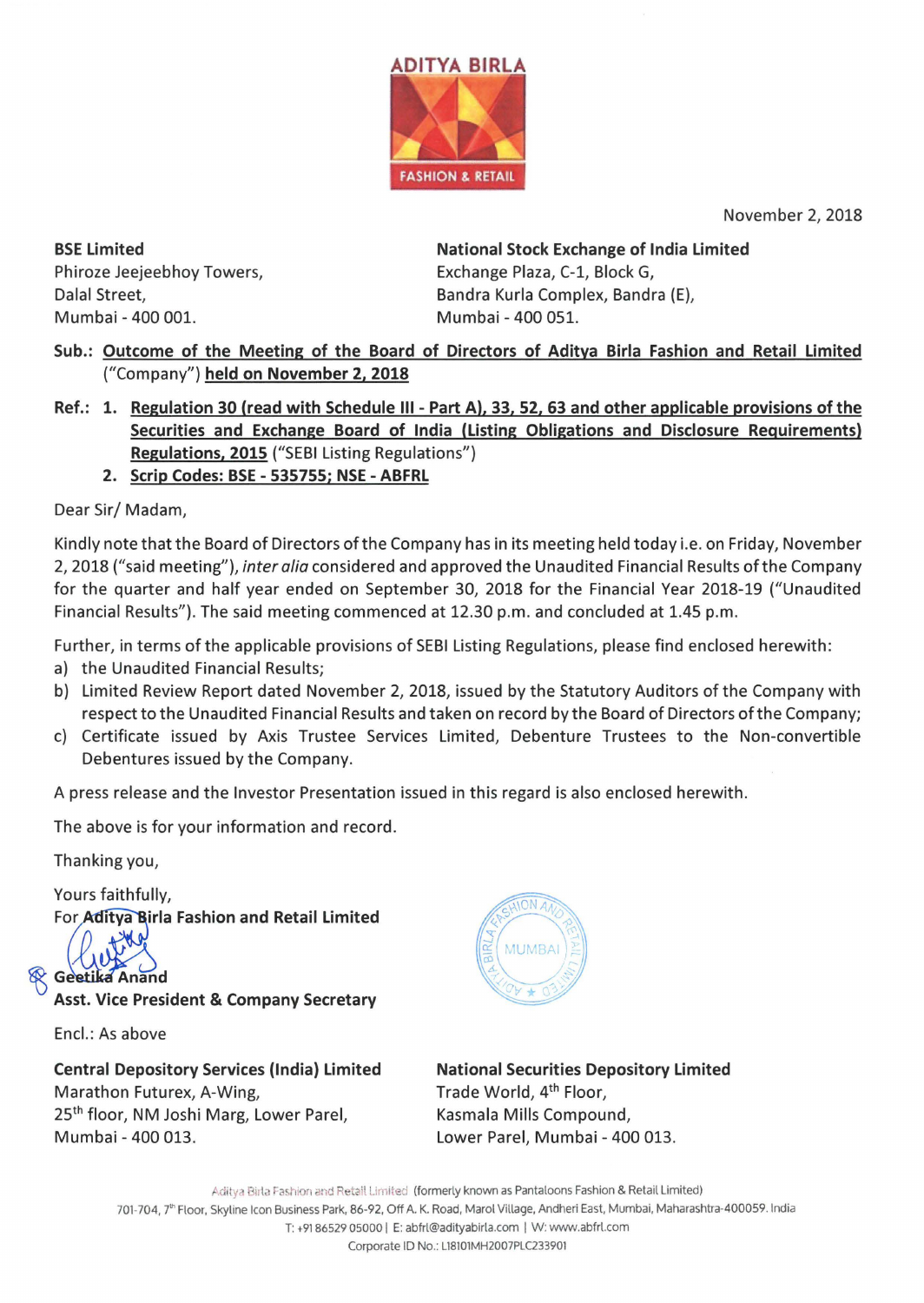

# **Aditya Birla Fashion and Retail Limited continues its stellar performance, EBITDA soars 62%**

| <b>Results</b><br>(INR Cr.) | Q2 FY 2018 | Q2 FY2019 | <b>Growth</b> | H <sub>1</sub> FY 2018 H <sub>1</sub> FY 2019 |       | <b>Growth</b> |
|-----------------------------|------------|-----------|---------------|-----------------------------------------------|-------|---------------|
| Revenue                     | 1,804      | 2,007     | $+11%$        | 3,573                                         | 3,921 | $+10%$        |
| <b>EBITDA</b>               | 100        | 162       | $+62%$        | 182                                           | 284   | +56%          |
| <b>PAT</b>                  | (10)       | 43        |               | (30)                                          | 48    |               |

# **Q2 FY2019 Financial Performance**

Aditya Birla Fashion and Retail Ltd. ("Company/ ABFRL"), India's first billion dollar pure-play fashion powerhouse, has reported a stellar performance for Q2 of FY 2018-19 ("FY 19"). EBITDA has soared by 62% and Revenue registered an 11% rise (Ind AS and GST adjusted growth rate of 12%).

On H1 basis, the EBITDA has zoomed 56% and Revenues have grown 10% (Ind AS and GST adjusted growth rate of 12%) compared to H1 of the FY 2017-18 ("FY 18").

For the reported quarter, the Company's Profit After Tax (PAT) stood at ₹ 43 Crore vis-à-vis a loss of ₹ 10 Crore in the corresponding quarter of FY 18. This was on the wings of an overall improvement in all the business segments.

### **Business Segment Highlights**

### **Madura:**

Madura's business segment consists of **Lifestyle brands** – Louis Philippe, Van Heusen, Allen Solly and Peter England, **Fast Fashion** – Forever 21 and People and **Other businesses.**

Madura recorded a spectacular 52% EBITDA growth at  $\bar{x}$  114 Crore in Q2 - FY 19 as against ₹ 75 Crore in Q2 - FY 18. Revenues rose by 13% to ₹ 1,263 Crore vis-à-vis, ₹ 1,119 Crore in the corresponding quarter of FY 18.

- EBITDA for Lifestyle brands increased by 35% from ₹ 104 Crore to ₹ 140 Crore in Q2 - FY 19 while Revenues grew by 12% from ₹ 977 Cr to ₹ 1090 Cr over Q2 - FY 18 .
- **Fast Fashion continues to operate cautiously which has led to EBITDA losses reducing by** ~41% from ₹ 26 Crore to ₹ 15 Crore in the first half of FY 19.
- Other Businesses continue the upward trend displaying 88% growth in Revenues over Q2 - FY 18 with EBITDA losses maintained at ₹ 17 Crore. Innerwear distribution network continues to expand aggressively with approximately 9,500 outlets across the country. The business also had a successful launch of women's innerwear and Polo Ralph Lauren.